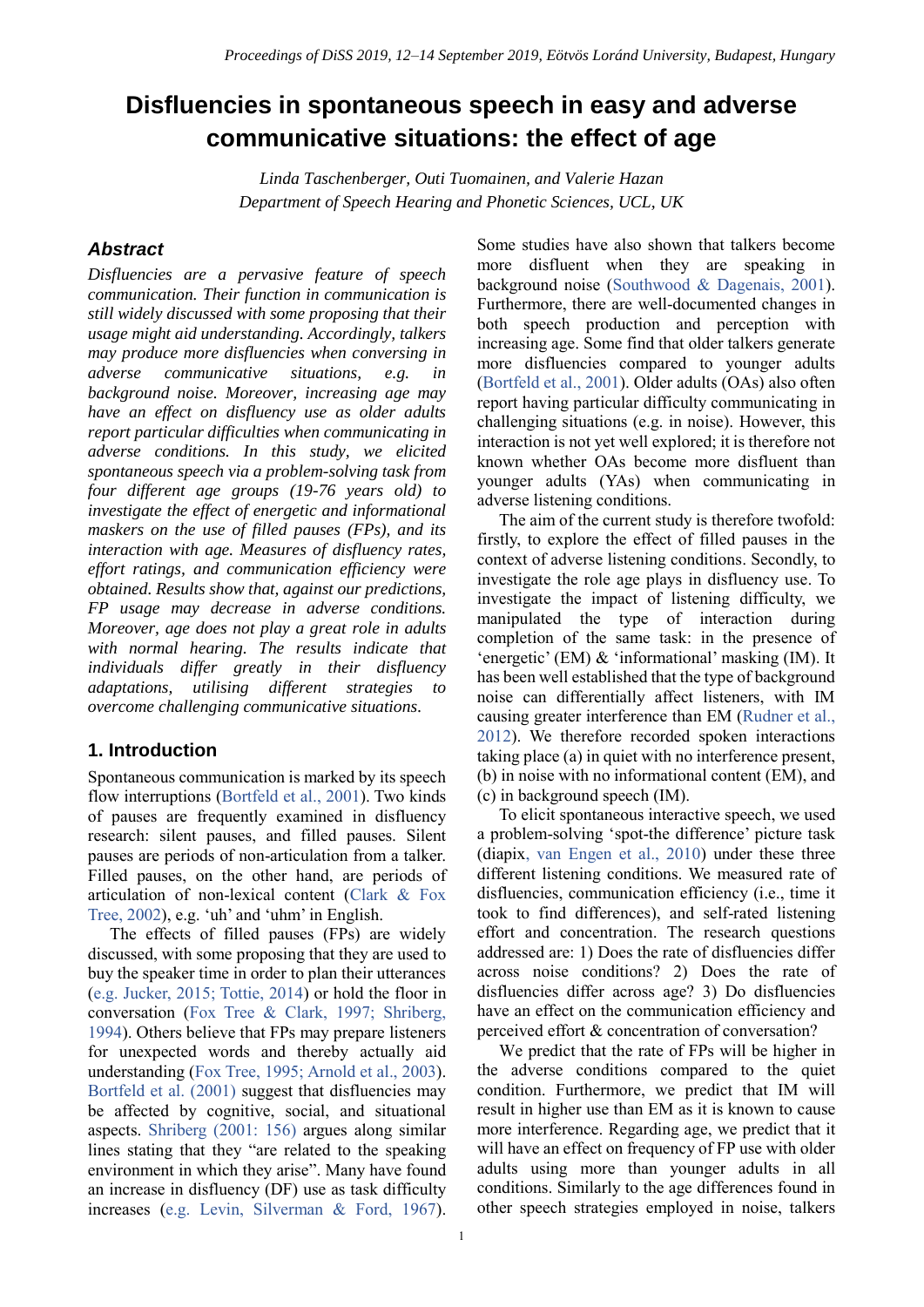may adopt an increased use of FPs as a strategy to overcome the effect of background interference. Concerning the perceived effort of conversation, we do not have strong hypotheses: effort could either be rated lower and communication may be more efficient if an interlocutor uses more FPs as this may prepare listeners for unexpected words and thereby aid understanding. Alternatively, effort could be rated higher and communication could be less efficient if FPs are a marker of the talker struggling with the task at hand.

# **2. Method**

### *2.1. Participants*

54 monolingual native speakers of Standard Southern English participated in the study. They were aged between 19-26 years (Younger Adults, YA, N=20, 10 F, Mean age 21.8 years), 30-49 years (Middle Aged, MA, N=12, 8 F, Mean age 42.4), 50- 64 (Older Middle Aged, OMA, N=10, 10 F, Mean age 61.8 years) and 65-76 years (Older Adults, OA, N=12, 10 F, Mean age 71.3 years). Participants were tested in pairs of the same sex within the same age band. All participants had normal hearing thresholds (<25 dB HL) across the 0.25-4 kHz range and reported no history of speech and language impairments or neurological trauma. All participants aged over 65 passed the Montreal Cognitive Assessment (MoCA) screening test.

## *2.2. Procedure*

During the audio recordings, participants sat in separate acoustically-shielded rooms and communicated via headsets fitted with a cardioid microphone (Beyerdynamic DT297) whilst playing interactive Diapix games (Baker & Hazan, 2011) on a desktop PC. Participants were given different versions of the same picture scenes (e.g. Fig. 1) and told that they had 10 minutes to find the 12 differences between the pictures.

Each talker was recorded on a separate channel at a 44 100 Hz (16 bit) sampling rate using a Fireface audio interface and Audacity audio software. One of the talkers (designated 'Talker A') was told to lead the interactions. The other ('Talker B') was a more passive participant who mainly responded to queries by Talker A. All participants carried out both talker roles. After completion of every Diapix task, participants were asked to rate their effort and concentration (11-point Likert scale: "Did you have to put in a lot of effort to understand your partner?", 0=lots of effort, 10=no effort; "Did you have to concentrate very hard to understand your partner?", 0=concentrate hard, 10=not concentrate).



*Figure 1: A DiapixUK picture pair*

The picture task was carried out in four listening conditions affecting both participants: both speakers in i) quiet, ii) EM with no informational content ('speech-shaped' noise), iii) IM that is semantically related to the picture description task (i.e., talking about the same picture). The IM condition was a 3 talker masker consisting of a male, a female and a child speaker. The picture and noise condition orders were randomised. A fourth condition is not reported here. The apparatus and procedure were identical to Hazan et al. (2019). The data were collected as part of a wider protocol, but only relevant tasks are described here.

## *2.3. Data processing*

All recordings were automatically transcribed using a speech recognition system by Speechmatics and then manually corrected in Praat (Boersma, 2011). Annotation of filled pauses was performed against the word level transcriptions by the first and second author using the spellings UH, UHM, UM, ER, ERM, UH. From the recordings we calculated measures that reflect i) Talker A's amount of FPs as a percentage of total utterances spoken (as recording durations were not consistent), ii) communication efficiency (i.e., time in seconds from start to finding 8th difference), iii) listening effort and concentration ratings for Talker B.

## **3. Results**

#### *3.1. Filled pauses*

Overall, filled pauses usage reflected other reported findings with FPs taking up an average of 3.86% of all utterances (Clark, 1994). To establish whether FP use differed across noise conditions, a repeated measures ANOVA was carried out for the withinsubject factor listening Condition (3: QUIET, EM, IM). In general, use of FPs was higher in the quiet condition ( $M=4.27\%$ , SD=2.20) than in both of the adverse conditions (EM: M=3.67%, SD=1.90; IM: M=3.66%, SD=1.93). This main effect of Condition was significant  $(F(3,159)=3.929, p<0.01)$  against our hypothesis that disfluency use would be greater in adverse conditions. Post hoc analyses showed no difference across adverse conditions, but that this significance was driven by the differences to QUIET.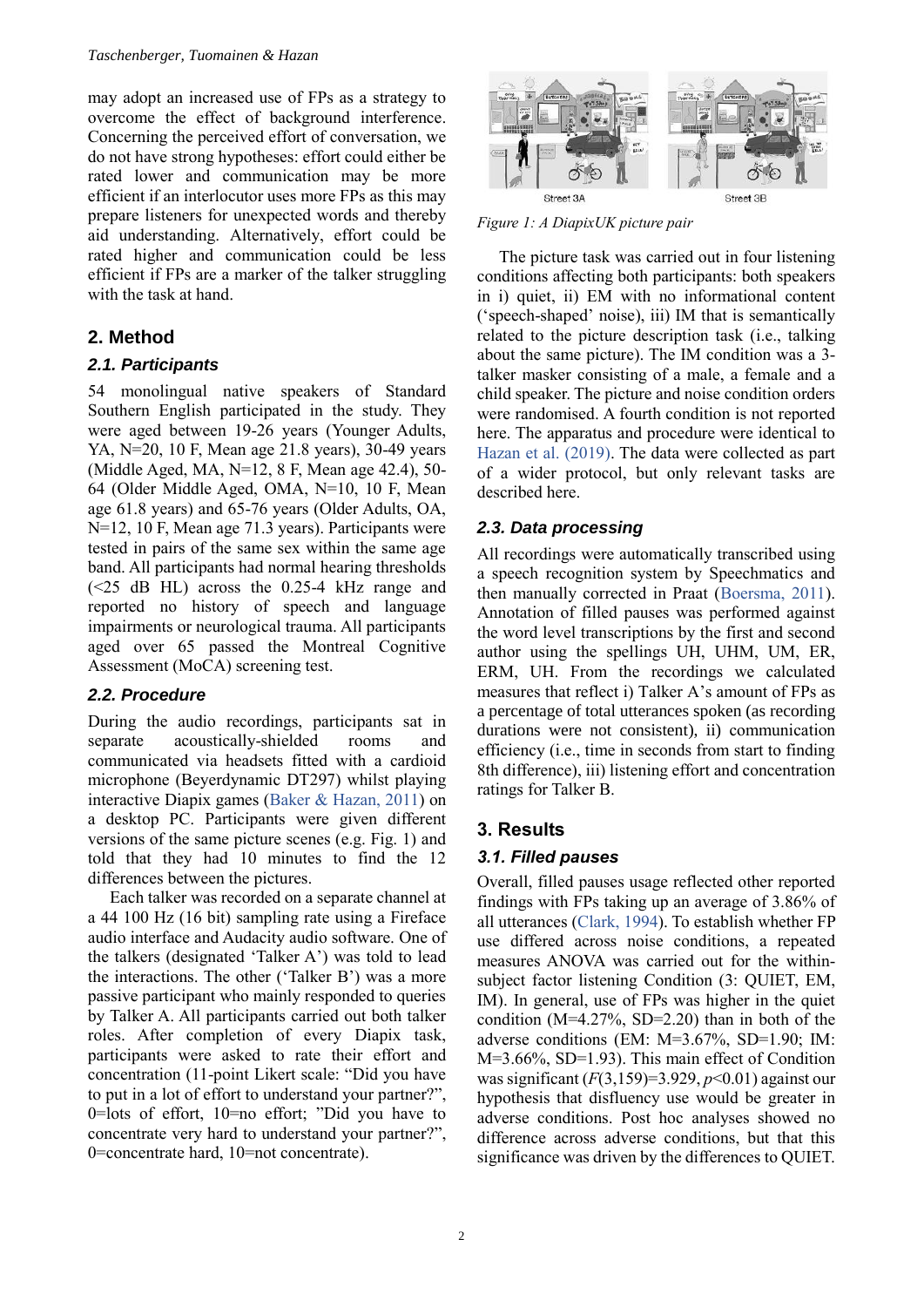Age analyses were based on linear mixed-effects modelling using the lme function in the nlme package for R (Version 1.1.463). The best-fitting model for each individual analysis was chosen with hierarchical approaches, that is, adding one predictor at a time to a baseline model that includes no predictors other than the intercept. Condition (3) and Age (continuous; centred at the mean across age bands) were entered one by one as fixed effects and Participant as random effect. Likelihood ratio tests were used to determine which effects were needed in the model. Age showed a statistically significant interaction effect  $(p<0.01)$  in only the IM condition (see Fig. 2). Here, FP usage declined with increasing age.



*Figure 2: Interaction effect between Age and IM condition for FP use (as proportion of total utterances)*

As these findings go against our predictions and all show high variance, we decided to investigate the individual differences in the data. We firstly calculated the percentage change relative to FP use in QUIET for all participants. This showed that participants greatly differed in their use of FPs overall and across conditions (see Fig. 3). Some increased their usage in adverse conditions, while others decreased it. We then calculated individual zscores for each participant for each condition, with a z-score at  $\pm 1$  SD taken as a meaningful difference, denoting that the individual was making marked changes in their FP production across conditions (i.e. outside the  $15<sup>th</sup>-85<sup>th</sup>$  percentile range). This showed that in EM, 12 individuals differed from the population mean, five were below the  $15<sup>th</sup>$  percentile and seven above the 85th percentile. This indicated a change of -50% to -100% and 39% to 113% change relative to QUIET, respectively. In IM, 15 individuals differed from the population mean, with seven found under the 15<sup>th</sup> percentile and eight over the  $85<sup>th</sup>$  percentile. This indicated a change of -50% to -70% and 42% to 100%, respectively. It is also of interest to see if speakers were consistent in their FP strategy across adverse conditions. Five participants meaningfully increased their FP use in both adverse conditions. One individual meaningfully decreased FP rate in both adverse conditions. One individual

decreased in EM and increased in IM. The rest of the participants only showed a significant change in FP frequency in one adverse condition.



*Figure 3: FP rate for each participant between QUIET and EM (left) and QUIET and IM (right)*

#### *3.2. Perceived effort & communication efficiency*

In order to investigate whether ratings given immediately after completing Diapix were associated with FP use, we carried out bivariate Pearson's correlation calculations for mean ratings as a function of partner's FP use. These analyses were done for two ratings (described in 2.3) evaluating both effort and concentration. For Effort ratings, the only significant correlation at the  $p<0.01$ level was for the IM condition, with higher effort ratings in higher FP use instances  $(r=0.34)$ . With regards to communicative efficiency, we correlated whether Talker A's FP use had an effect on the time it took to find eight differences in the pictures. This factor only played a minor role in QUIET (*p*=0.036,  $r^2$ =0.08). None of the adverse conditions were influenced by FP use here. Overall, these correlation analyses showed only weak relationships with most going in the opposite direction of our predictions.

#### **4. Discussion**

It has often been found that talkers increase their disfluency use in conversational speech as task difficulty (Levin, Silverman & Ford, 1967; Taylor, 1969) or background noise increases (Jou & Harris, 1992; Southwood & Dagenais, 2001) or with increasing age (Bortfeld et al., 2001). In the current study which recorded conversational speech with communicative intent in easy and adverse speaking conditions in speakers spanning the adult age range, all with normal hearing thresholds up to 4 kHz, we could not replicate these findings. Overall, use of filled pauses decreased in the more challenging situations. Additionally, age played only a minor role. However, our data set showed large variance: analyses of individual differences suggest that speakers adopt differing strategies in their speech adaptations. When communication becomes